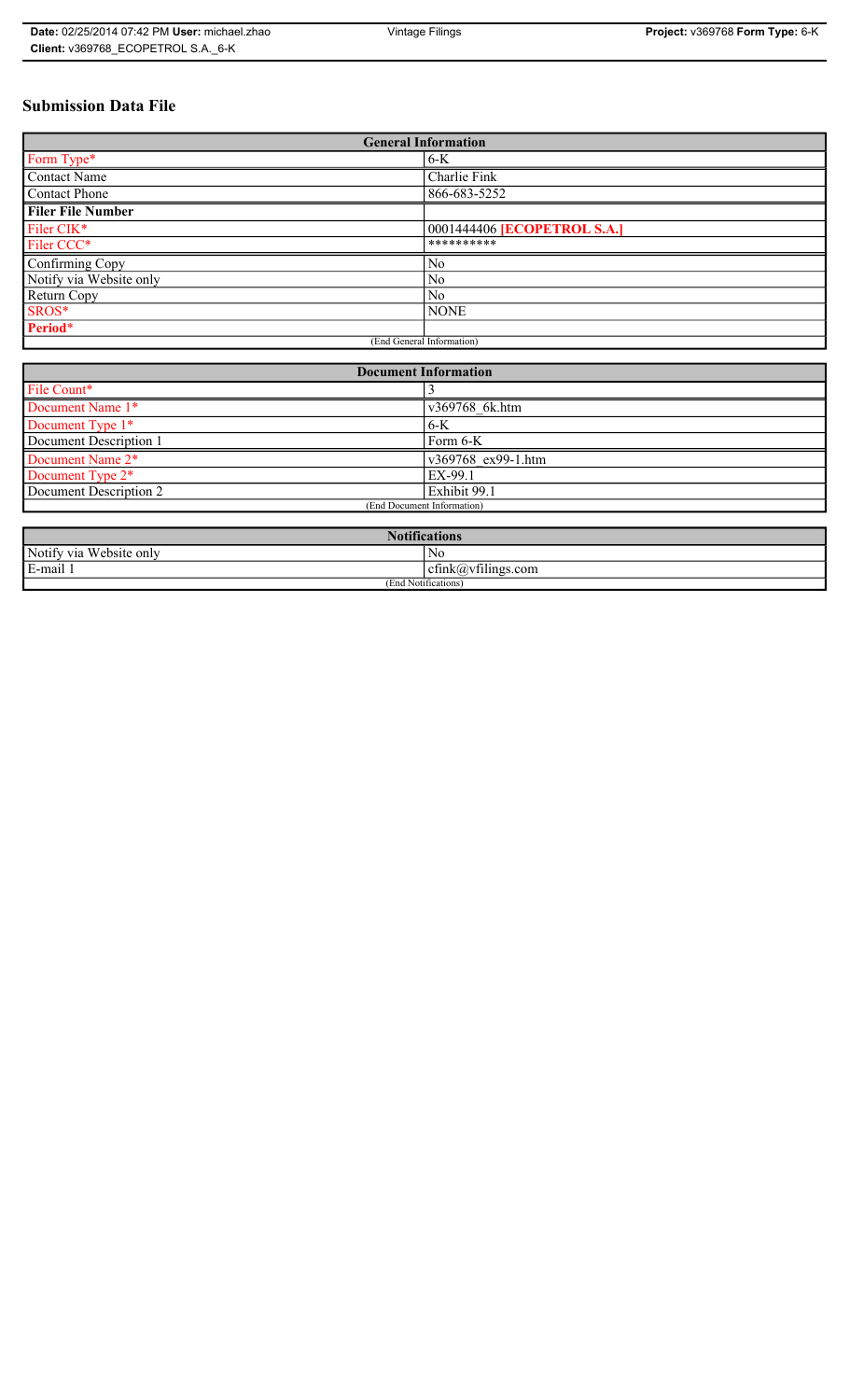## **SECURITIES AND EXCHANGE COMMISSION Washington, D.C. 20549**

### **FORM 6-K REPORT OF FOREIGN PRIVATE ISSUER PURSUANT TO RULE 13a-16 OR 15d-16 OF THE SECURITIES EXCHANGE ACT OF 1934**

February, 2014

Commission File Number: 333-153452

**ECOPETROL S.A.**

*(Exact name of registrant as specified in its Charter)*

Carrera 7 No. 37 – 69 BOGOTA – COLOMBIA *(Address of registrant's principal executive offices)*

Indicate by check mark whether the registrant files or will file annual reports under cover Form 20-F or Form 40-F.

Form 20-F  $\boxtimes$  Form 40-F  $\Box$ 

Indicate by check mark if the registrant is submitting the Form 6-K in paper as permitted by Regulation S-T Rule 101(b)(1):

 $Yes$   $\Box$  No  $X$ 

Indicate by check mark if the registrant is submitting the Form 6-K in paper as permitted by Regulation S-T Rule 101(b)(7):

 $Yes$   $\Box$  No  $X$ 

Indicate by check mark whether by furnishing the information contained in this Form, the registrant is also thereby furnishing the information to the Commission pursuant to Rule 12g3-2(b) under the Securities Exchange Act of 1934.

 $Yes$   $\Box$  No  $X$ 

If "Yes" is marked, indicate below the file number assigned to the registrant in connection with Rule 12g3-2(b): 82- N/A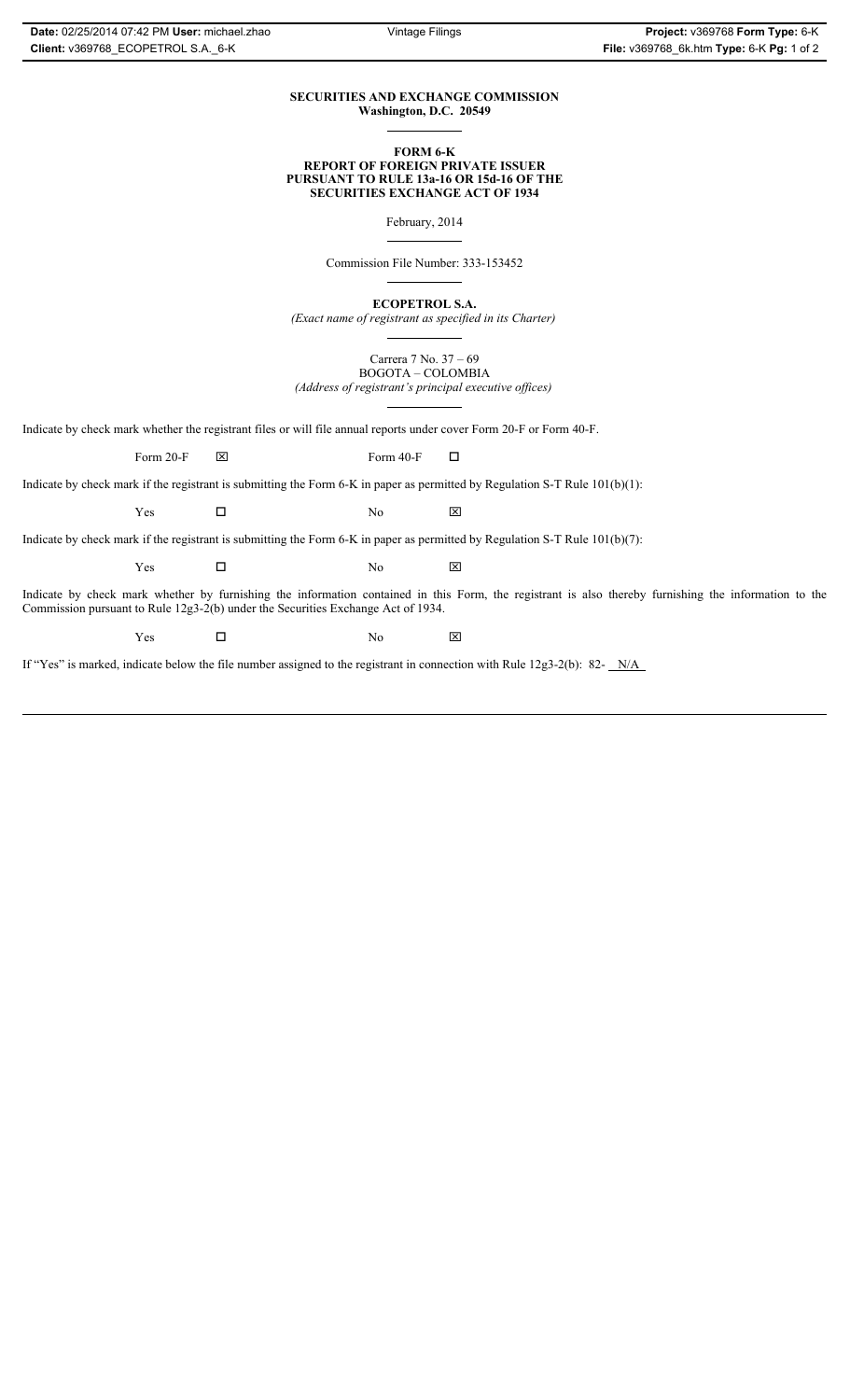## **SIGNATURE**

Pursuant to the requirements of the Securities Exchange Act of 1934, the Registrant has duly caused this report to be signed on its behalf by the undersigned, thereto duly authorized.

Date: February 25, 2014

Ecopetrol S.A.

By: /s/ Magda Manosalva Name: Magda Manosalva Title: Chief Financial Officer